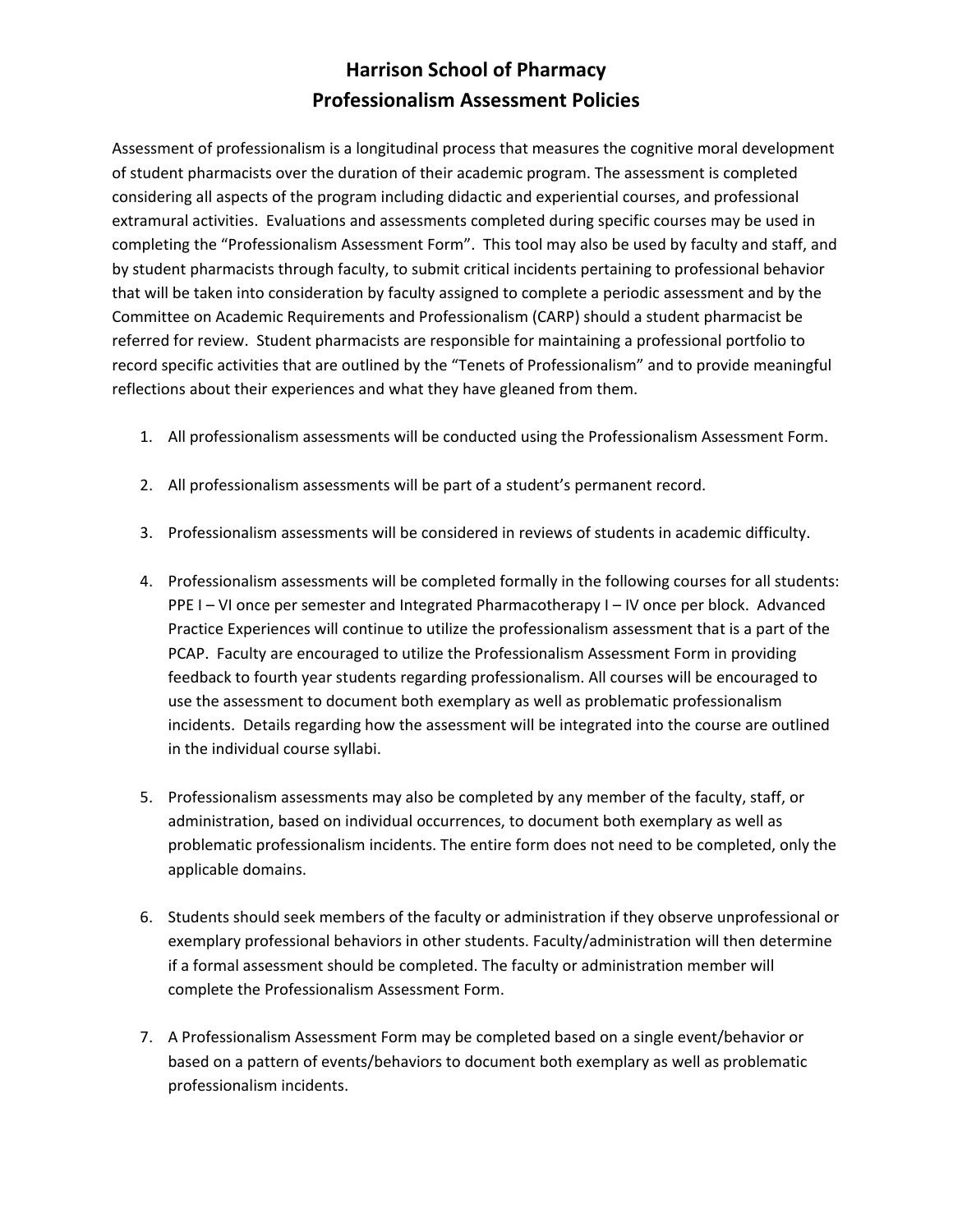## **Harrison School of Pharmacy Professionalism Assessment Policies**

- 8. All Professionalism Assessment Forms should be forwarded to the Office of Academic and Student Affairs.
- 9. Any rating of "Needs Significant Development" (NSD) or "Remediation Required" (RR) assigned by an instructor in a course will be verified by the course coordinator prior to review by the Office of Academic and Student Affairs.
- 10. Any student receiving 1 rating of "NSD" or "Remediation Required" (RR) (verified by course coordinator if applicable) will be reviewed by the Office of Academic and Student Affairs. PPE mentors will be notified of such student ratings by the Office of Academic and Student Affairs.
- 11. Any student receiving at least 2 ratings of "NSD" or 1 rating of "RR" cumulative will be reviewed by the Office of Academic and Student Affairs and may be reviewed by CARP. Actions may include remediation, development of a Professionalism Contract, filing charges with the Harrison School of Pharmacy (HSOP) Honor Board, and/or dismissal from HSOP.
	- Situations that may result only in remediation or corrective action include but are not limited to:
		- o Consistent Standards of Attire violations after sufficient warning
		- o Consistently being late to meetings and/or appointments
		- o Missing an appointment and/or patient visit without appropriate notification
		- o Unprofessional communication (e‐mail or otherwise)
		- o Aggressive behavior towards peers, faculty, staff, administration, or patients
	- Situations that may result in development of a Professionalism Contract include but are not limited to:
		- o Failure to change professional behaviors after Professionalism remediation or corrective action
	- Situations that may result in dismissal from HSOP include but are not limited to:
		- o Significant harm to a patient
		- o Apathy towards patient care and professional development
- 12. Students will be notified via e‐mail if/when they are reviewed by the Office of Academic and Student Affairs or CARP.
- 13. Students may appeal decisions of CARP. Appeals must be submitted in writing within 10 working days (defined as days that the University is open for business) of notification via e-mail of and CARP decision. Students are encouraged to contact the Coordinator of Student Services for advice concerning the appeal process. They are also encouraged to contact their PPE mentors for letters of evaluation. Students may choose to meet with the committee in person or via phone or video conference for appeals. Students may appeal final decisions of CARP to the Dean